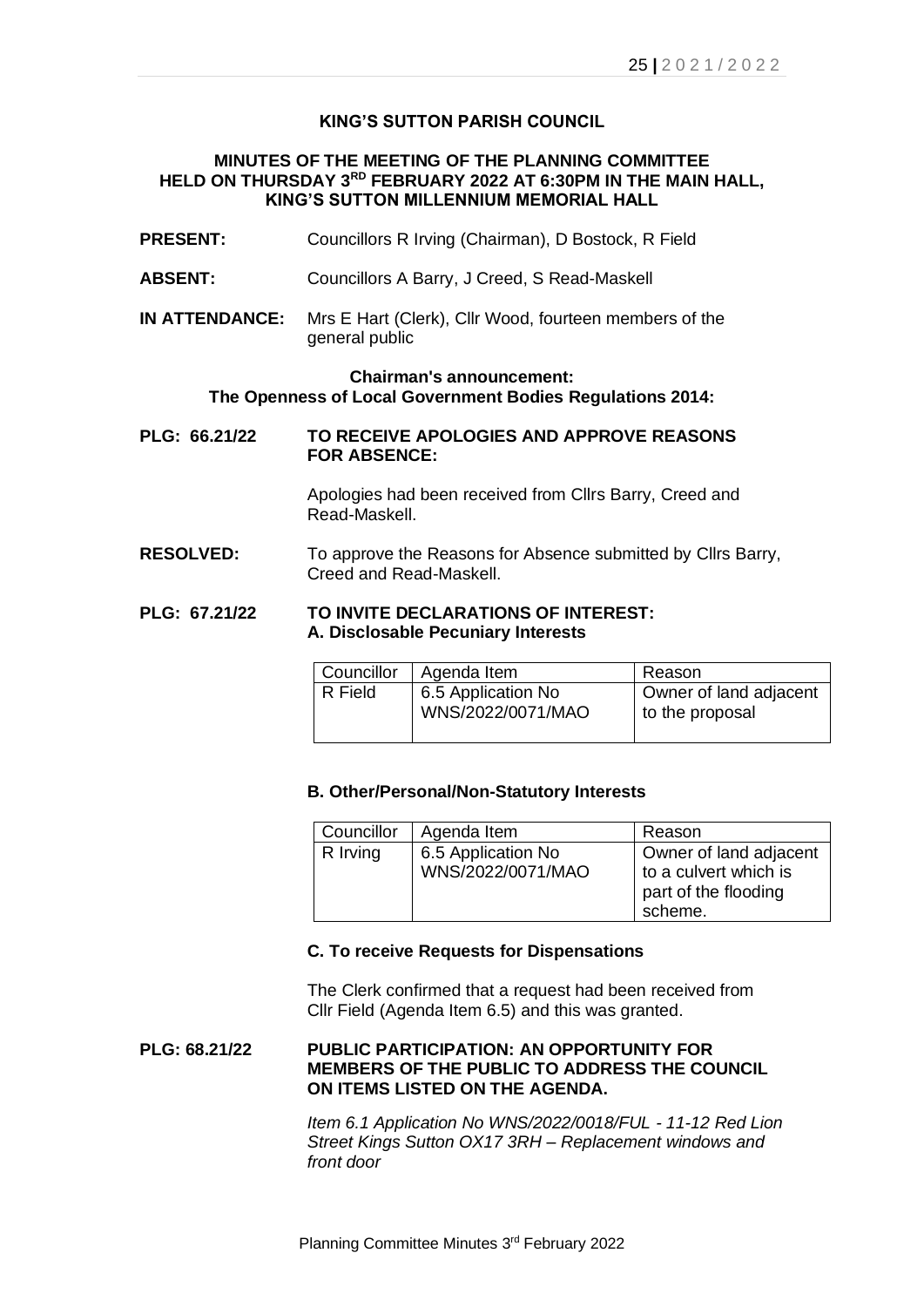A resident commented that he felt that, as the application site was within a conservation area, UPVC replacements were unsuitable.

*Item 6.5 Application No WNS/2022/0071/MAO - Land North Off Blenheim Rise, Kings Sutton, Northamptonshire - Outline planning permission for residential development of up to 31 no. dwellings with all matters reserved except access. Including affordable housing, together with creation of new areas of open space, a new access off Hampton Drive, landscaping, and all enabling and ancillary works.*

Several residents spoke regarding the above application. Concerns were raised regarding:

- **Flooding** whether the proposed scheme by Glanville was fit for purpose. One resident indicated his willingness to share his local knowledge in detail. It was stated that some culverts are not properly maintained currently.
- **Traffic and parking**, noting that parking on pavements was an issue, concerns regarding the safety of the proposed access. Commented that the survey was carried out during Covid so data may not be representative
- **Light pollution** from car headlights made worse by the gradient of the site down towards Hampton Drive
- **Community infrastructure**, noting that there were no medical facilities in the village.
- **Development on green land**
- **Confusion regarding the site boundary** which seemed to include Hampton Drive
- **Environmental issues** bats were known to be present on Hampton Drive. Hedgerows and trees should be conserved.
- **Construction phase disruption and route**

## **PLG: 69.21/22 TO APPROVE THE MINUTES OF THE PLANNING COMMITTEE MEETING HELD ON 6 TH JANUARY 2022**

- **RESOLVED:** To approve the Minutes of the Meeting held on 6<sup>th</sup> January 2022
- **PLG: 70.21/22 TO RECEIVE AN UPDATE FROM THE CHAIRMAN ON PLANNING ISSUES**

None.

## **PLG: 71.21/22 APPLICATIONS A. Application No WNS/2022/0018/FUL Proposal: Replacement windows and front door Location: 11-12 Red Lion Street Kings Sutton OX17 3RH**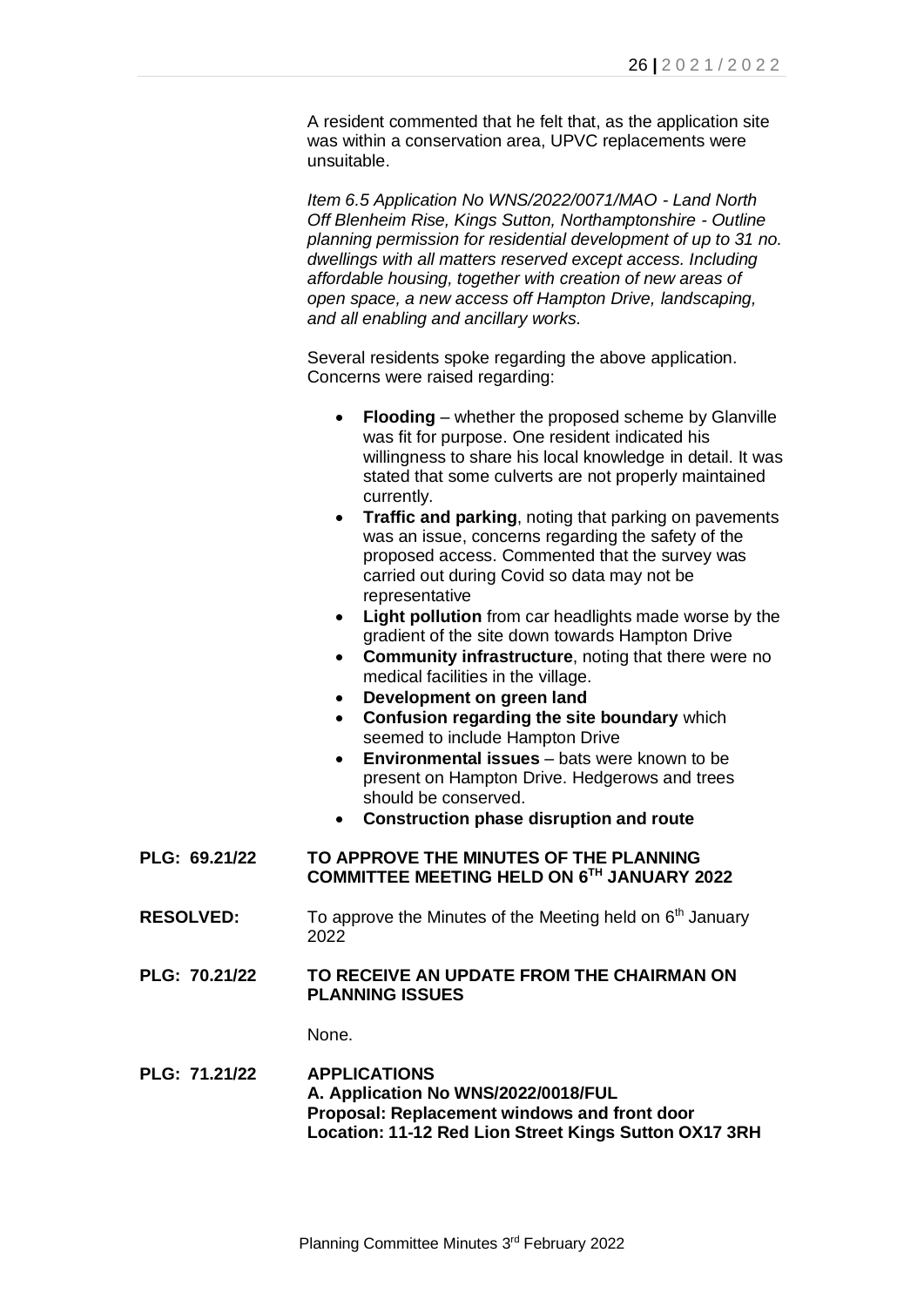**RESOLVED:** To recommend that the Parish Council objects as it is of the opinion that UPVC replacements are not appropriate in a conservation area and notes that the Conservation Officer is of the same opinion.

> **B. Application No WNS/2022/0042/FUL Proposal: Additional two tone green porous asphalt tennis court with perimeter fencing plus porous asphalt link path from existing car park. Location: The Playing Fields Astrop Road King's Sutton OX17 3PS**

**RESOLVED:** To recommend that the Parish Council has no objection to the proposal.

> **C. Application No WNS/2022/0100/FUL Proposal: Change of use of agricultural buildings to B8 storage use to include demolition of further building and moving of existing bridleway. Location: Astrop Park Farm Astrop Park Kings Sutton OX17 3QN**

**RESOLVED:** To recommend that the Parish Council has no objection to the application but, in noting the importance of the scheme for farm diversification, feels that a planning condition restricting ongoing ownership of the buildings to that of the main farm would be appropriate.

> **D. Application No WNS/2022/0106/PA – FOR INFORMATION ONLY**

**Proposal: Determination as to whether prior approval is required (under Class R of Part 3 of the above Order) for the change of use of (an) agricultural building to a flexible use falling within (Class B8) storage or distribution Location: Astrop Park Farm Astrop Park Kings Sutton OX17 3QN**

**RESOLVED:** To recommend that the Parish Council notes the proposal.

**E. Application No WNS/2022/0071/MAO**

**Proposal: Outline planning permission for residential development of up to 31 no. dwellings with all matters reserved except access. Including affordable housing, together with creation of new areas of open space, a new access off Hampton Drive, landscaping and all enabling and ancillary works.**

**Location: Land North Off Blenheim Rise, Kings Sutton, Northamptonshire**

**RESOLVED:** To recommend that the Parish Council notes that the Planning Committee considers the following issues to be important when assessing the application